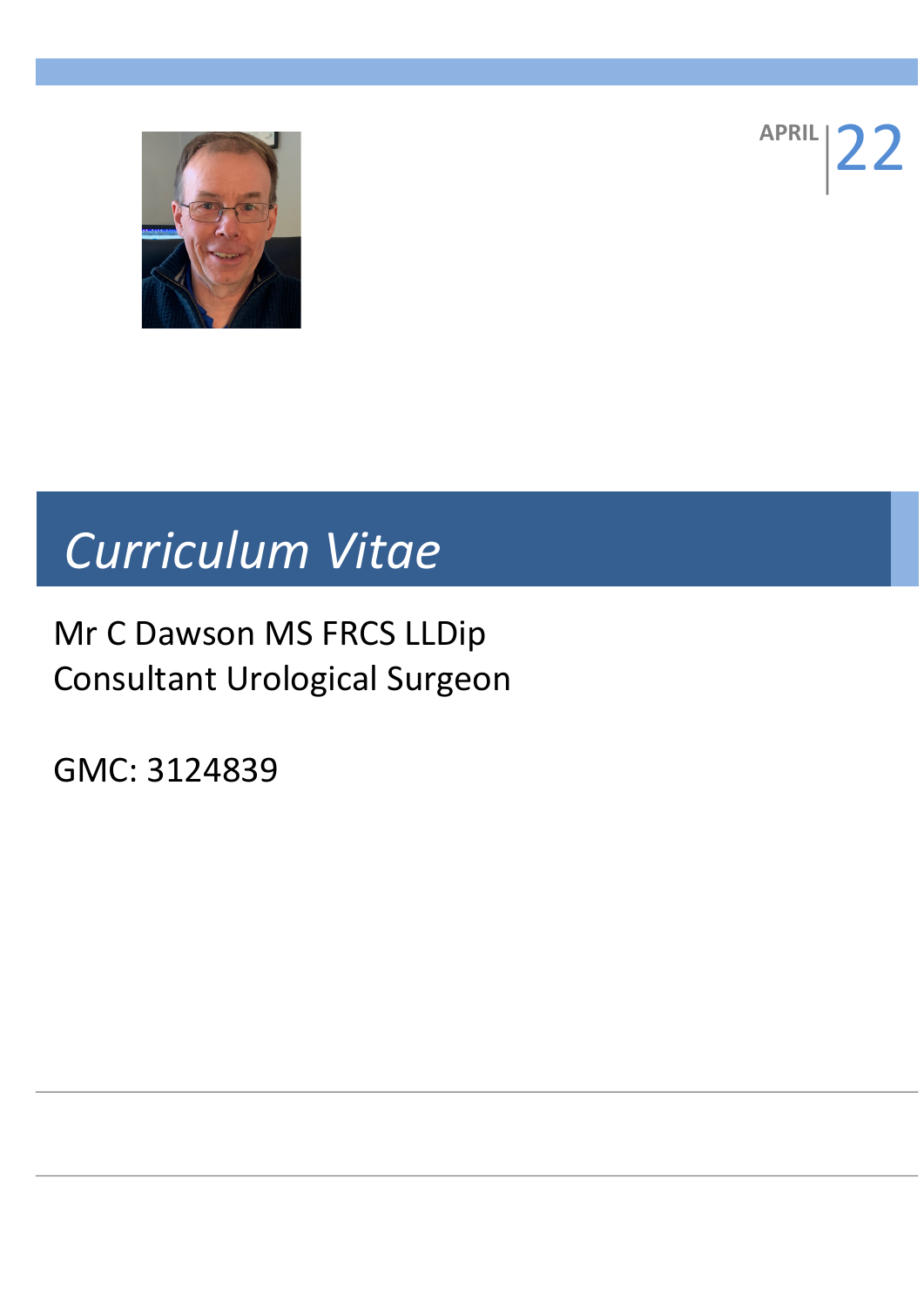#### **Personal Details**

| <b>Name</b>            | Chris Dawson     |
|------------------------|------------------|
| Date of Birth          | $7th$ March 1962 |
| Nationality            | <b>British</b>   |
| <b>GMC</b> number      | 3124839          |
| Professional Insurance | MPS 149571       |

Address for Correspondence (and address of Consulting Rooms); Mr C Dawson MS FRCS LLDip Consultant Urologist Fitzwilliam Hospital Milton Way South Bretton Peterborough PE3 9AQ

| Telephone for all enquiries | 07711 584939             |
|-----------------------------|--------------------------|
| Email                       | chris@chrisdawson.org.uk |

### **Degrees and Qualifications**

| <b>BSc Immunology</b> (Upper 2nd)<br>University College, London | 1983 |
|-----------------------------------------------------------------|------|
| <b>MBBS</b><br>University College Hospital                      | 1986 |
| <b>Fellowship of Royal College of Surgeons (England)</b>        | 1990 |
| <b>Master of Surgery (London)</b>                               | 1996 |
| <b>Cardiff University Bond Solon Certificate</b>                | 2006 |
| <b>Graduate Diploma of Law with College of Law</b>              | 2008 |
| <b>Bond Solon – Civil Procedure Rules for Expert Witnesses</b>  | 2012 |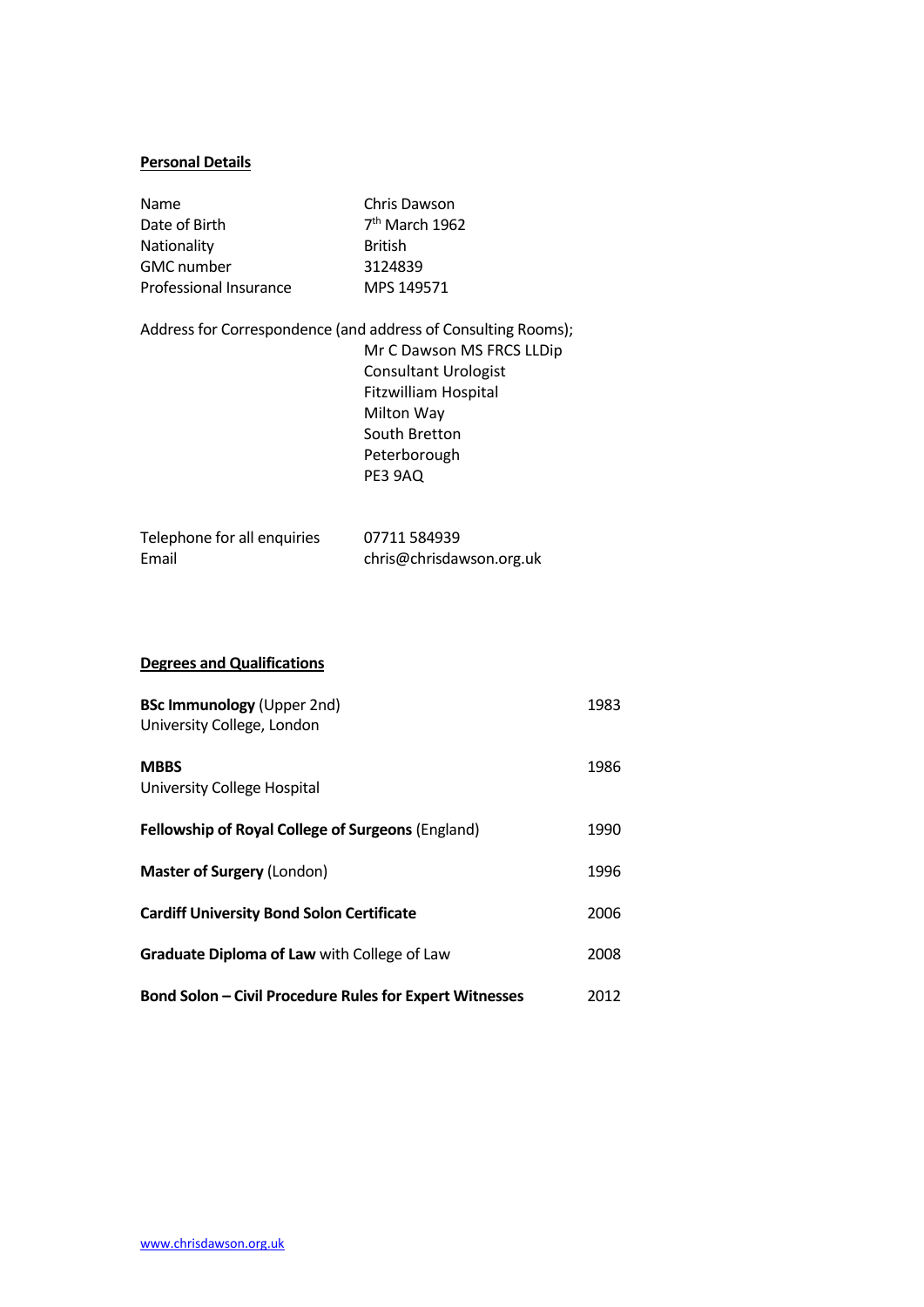#### **Current Posts**

**Consultant Urologist Fitzwilliam Hospital Milton Way South Bretton Peterborough PE3 9AQ**

**Previous Posts**

**December 1996 to date**

**December 1996 to 31st August 2021**

**Consultant Urologist Peterborough City Hospital Edith Cavell Campus Bretton Gate Peterborough PE3 9GZ**

I have 25 years experience as a Consultant Urologist and 4 years in Urology training before this. I was Urology Lead Clinician for the department of Urology in Peterborough from June 2001 to April 2016, and resumed this role in November 2019. I was also Cancer Lead for the Urology Department until March 2018.

I was Audit and Clinical Governance Lead for the Urology Department from April 2018 to March 2020.

My main academic interest is the diagnosis and management of prostate cancer.

I was responsible for the development of the Radical Prostatectomy Service in Peterborough until national organisation of cancer services resulted in the relocation of these operations to the Network Cancer Centre.

I have 29 years expertise in the diagnosis and management of the following Urological conditions and complaints;

- Prostate Cancer including the diagnosis and management of prostate cancer, including Transrectal ultrasound and biopsy of the prostate
- Renal and Ureteric stones. I have previous experience in ESWL for renal stones and my research Thesis (MS) was on the fragility of renal stones. I currently perform rigid and flexible ureteroscopy for ureteric and kidney stones
- Scrotal Surgery I am completely conversant with the management of all forms of scrotal surgery
- Benign Prostate Conditions I perform TURP (previously monopolar, now TURIS) and am experienced in the management of patients with benign prostatic hypertrophy
- Vasectomy and Vasectomy Reversal
- Torsion / Missed Torsion
- Malignant disease (cancer) of the Bladder and Kidney. I have previous experience with open radical nephrectomy and open radical cystectomy. I continue to perform Diagnostic cystoscopy and Trans urethral resection of bladder tumours (TURBT) for the management of bladder cancer.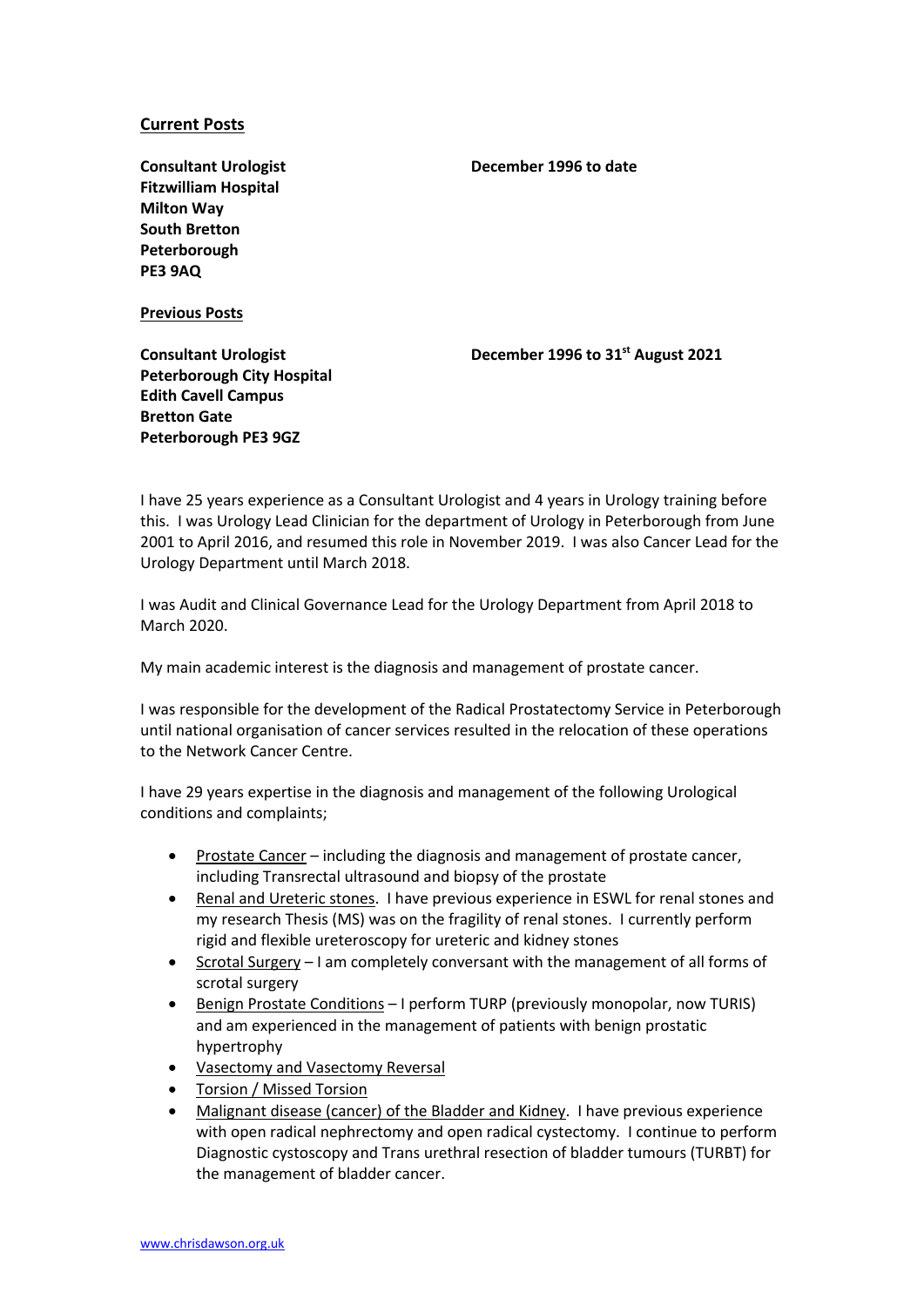My Clinics (for consultations with Claimants) are located at the Fitzwilliam Hospital in Peterborough. Please see above for the address.

#### Academic Research

I have authored 54 papers / chapters to date and would be happy to supply a full list of these papers on request.

I was the lead Author for the ABC of Urology series, which is now in its 3<sup>rd</sup> Edition. I also coedited the Evidence for Urology, which won first prize in the Urology section of the 2005 BMA Medical Book Competition.

#### Books

- **Dawson C**, Muir G (Eds). The Evidence for Urology. Tfm Publishing, 2005
- Dawson C, Nethercliffe JM. The ABC of Urology 3<sup>rd</sup> edition. Wiley-Blackwell, April 2012

I have also written articles for other organisations:

- Articles for Clinical Knowledge Summaries (https://cks.nice.org.uk/#?char=A)
- Net Doctor (www.netdoctor.co.uk)
- BMJ Urology Action Sets
- BMJ Learning

#### Membership of Urological Organisations

I am a Member of

- The British Association of Urological Surgeons
- The European Association of Urology
- The Royal Society of Medicine
- Action Against Medical Accidents (https://www.avma.org.uk)
- The Law Society
- The Expert Witness Institute (Member 10001288) Member since 19<sup>th</sup> November 2021

I am a founding member of the **Confederation of British Surgery**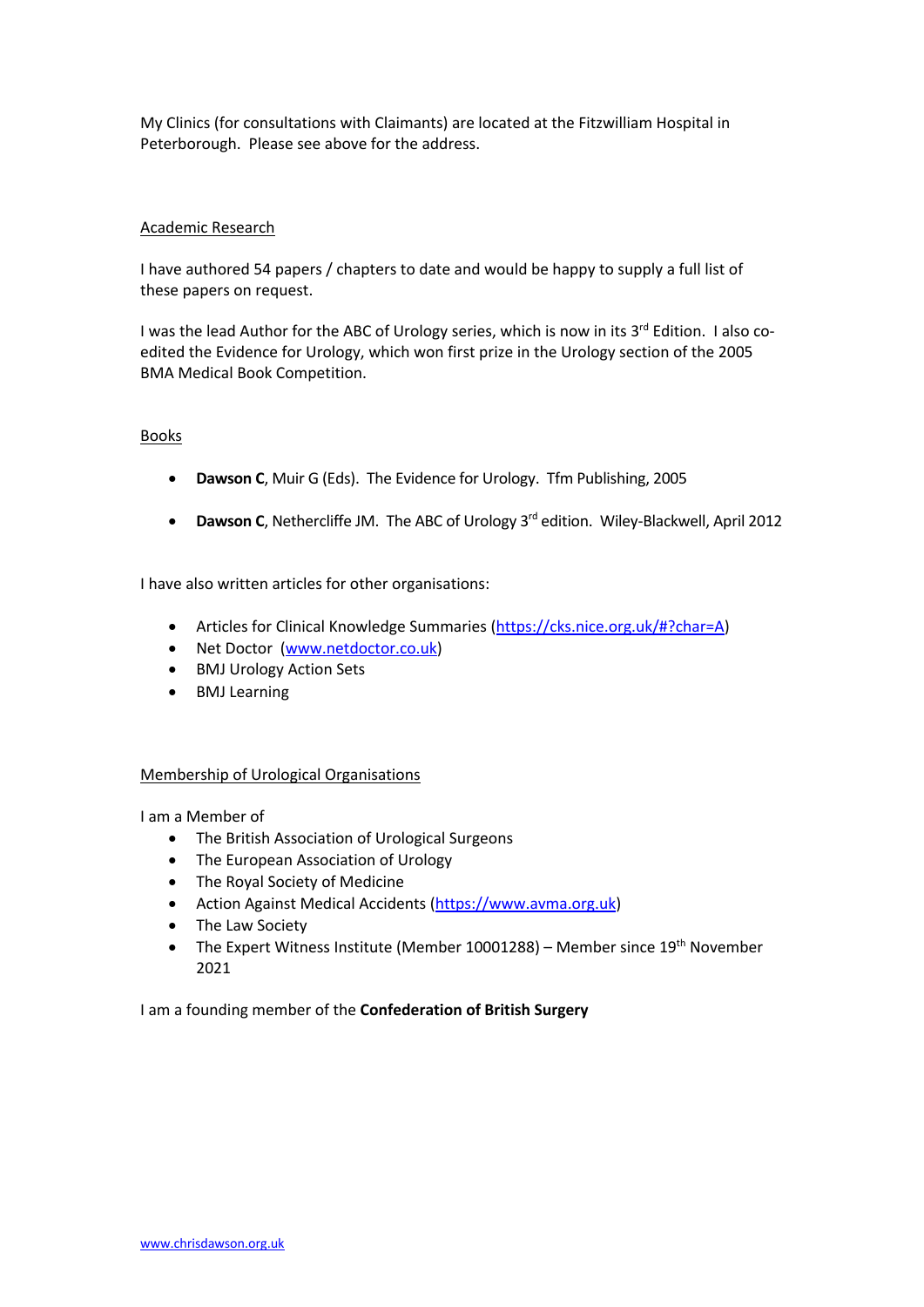## **Medicolegal Training and Experience**

I work through my company, Chris Dawson Ltd.

I completed the Cardiff University Bond Solon certificate in Medico legal training in 2006. In 2008 I qualified with a Diploma in Law from the College of Law in Birmingham.

I have been engaged in writing medicolegal reports since 2004, and since that time I have accumulated an extensive medico-legal practice.

I am regularly asked to provide fitness to practice reports by the General Medical Council. I am happy to provide screening reports (non-CPR compliant) for a fixed fee, and I always provide a fee estimate on longer reports in advance of work being commenced.

Currently I have written over 11500 reports, with approximately 140 new cases a year. I perform work for both Claimant and Defendants, with the current mix being approximately 70% Claimant and 30% Defendant. I have not received any Single Joint Expert instructions to date.

I have written reports on all areas of Urology within my expertise (see above), including causation and condition and prognosis reports on Claimants with Cauda Equina Syndrome. I am happy to provide reports for both Clinical Negligence cases and for Personal Injury (including pelvic fracture).

I keep up to date with medicolegal developments**.** I am aware of the requirements of Part 35 and Practice Direction 35, the Protocol for the Instruction of Experts to Give Evidence in Civil Claims and the practice direction on pre-action conduct. I have obtained the Bond Solon Civil Procedure Rules Expert Witness Certificate to evidence my understanding and compliance of the above requirements.

I endeavour to complete a report within 4-6 weeks of receipt of notes and instructions.

#### **Courses Attended**

Successful completion of Cardiff University Bond Solon Expert Witness Certificate, comprising:

- Excellence in Report Writing (August 2005)
- Witness Familiarisation (August 2005)
- Cross Examination Training (October 2005)